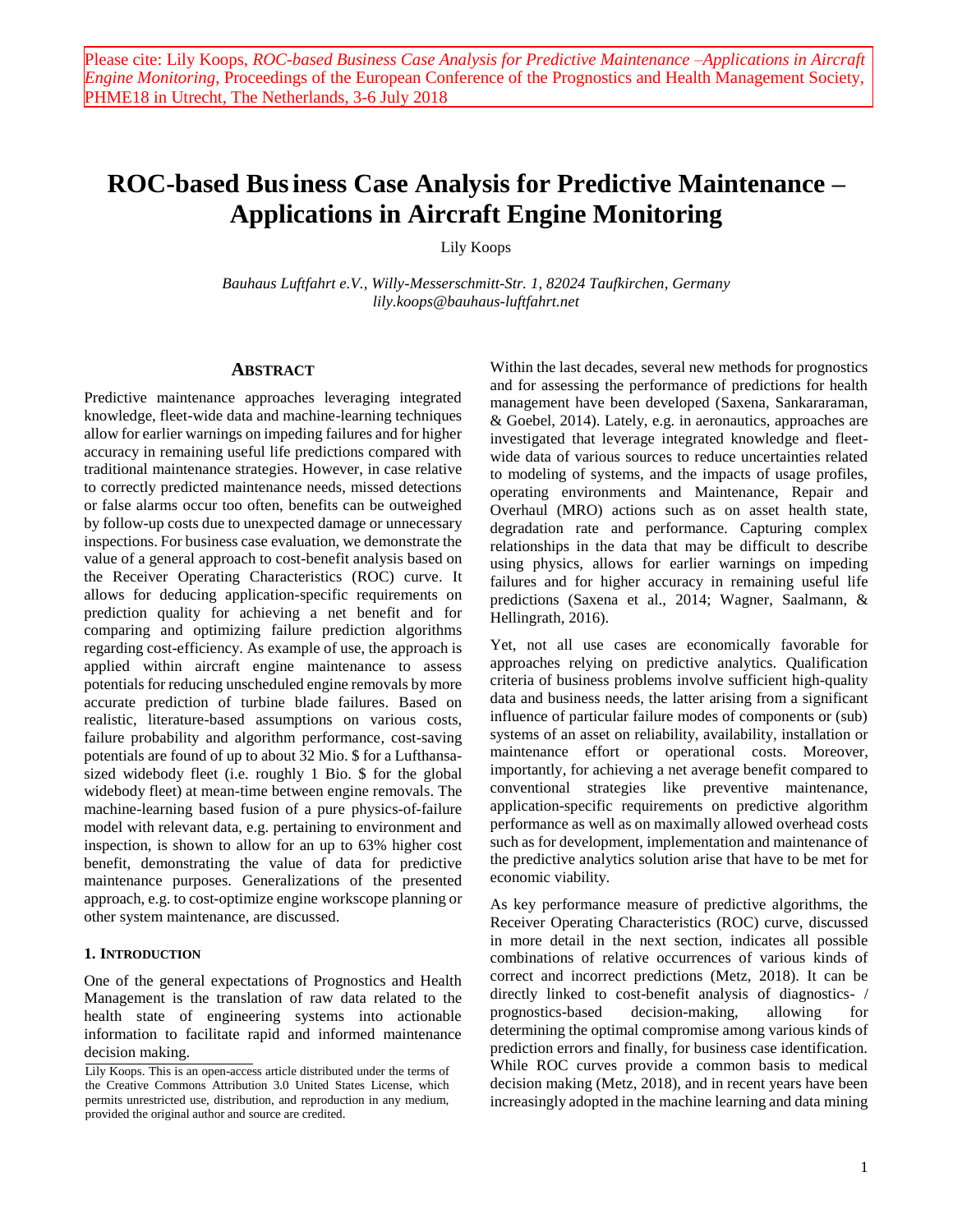research communities, their natural relation to cost-benefit analysis is not commonly exploited for business case evaluation with regards to predictive maintenance potentials in engineering disciplines like Prognostics and Health Management.

It is the aim of this paper to highlight the value of the ROCbased approach in a) evaluating, comparing and optimizing predictive algorithm performance and b) for business case analysis specifically for aeronautical applications such as for optimizing engine maintenance expenses.

In section 2, some general conclusions are drawn resulting from accounting for costs of the predictive maintenance solution itself as well as for those resulting from decisions / actions taken on its basis including the negative effects of false alarms (e.g. inspection maintenance event, delays) and missed detections (leading e.g. to failures, cascading effects, delays / cancellations). Section 3 concerns with a meaningful application case of ROC-based cost-benefit analysis for determining cost saving potentials of various failure prediction algorithms regarding unscheduled engine removals. Finally, in section 4 we conclude and provide an outlook on future work in section 5.

Besides giving a practical guide for assessing the economic value of research approaches in failure prediction, this study is meant to give directions for industry decision making.

## <span id="page-1-0"></span>**2. ROC-CURVE AND COST-BENEFIT ANALYSIS**

As mentioned in the introduction, for a binary classification problem (true / false), there are four potential outcomes

- *1.* Predicted as 'true', actual value is 'true', i.e. a 'True Positive' *TP*
- *2.* Predicted as 'true', actual value is 'false', i.e. a 'False Positive' *FP*
- 3. Predicted as 'false', actual value is 'false', i.e. a 'True Negative' *TN*
- 4. Predicted as 'false', actual value is 'true', i.e. a 'False Negative' *FN*

Actual Positives *P* and Negatives *N* are hence respectively given by the sum of *TP* and *FN* as well as *TN* and *FP*. This leads to the definition of

| True Positive Rate $TPR = \frac{TP}{R}$ ,                      | (1) |
|----------------------------------------------------------------|-----|
| False Positive Rate $FPR = \frac{FP}{N}$ ,                     |     |
| True Negative Rate $TNR = 1 - FPR$ ,                           |     |
| False Negative Rate $FNR = 1 - TPR$                            |     |
| Note that of the four rates only two are independent such that |     |

Note that of the four rates only two are independent such that all rates may be expressed in terms of *TPR* and *FPR*. Accordingly, when applied to failure prediction, for instance within a predefined time-window, this is associated with the following outcomes

- 1. Correct failure prediction: avoiding a potential unscheduled maintenance event and possible contingency damage costs due to cascading effects, allowing for timely planning of necessary MRO actions with estimated RUL as latest due date
- 2. False alarm: an impending failure is indicated, even though no failure is impending or it is reported early leading to unnecessary inspection costs / potential labor and logistic costs associated with component or system replacement for testing and resulting costs associated with Aircraft On Ground (AOG)
- 3. Correct prediction of normal operation, no positive or negative cost impact
- 4. Missed detection / failure: impending failure is not predicted or predicted late. In practice, the same consequence as a failure not covered by the prediction system leading to a potential unscheduled event, possible contingency damage costs, potential labor and logistic costs associated with component or system replacement and AOG-related costs

Typically, a failure prediction algorithm would associate each prediction with some instance probability or score (btw. 0 and 1) (Metz, 1978). Regarding positive (negative) predictions, the closer the score is to 1 (0), the higher is the algorithm's confidence in this classification result. In order to produce a discrete classifier output, it becomes evident that the operator has the freedom of choosing a decision threshold above / below which the prediction is rated as positive (i.e. failure, to the right of the threshold) / negative (i.e. normal operation, to the left of the threshold) (cf. [Figure 1\)](#page-2-0). Taking besides the two choices presented in the figure, all possible combinations of relative occurrences of correct / incorrect outcomes of the prediction (that are evaluated as such by later inspection of actual conditions of monitored components or systems) allows for the construction of the so-called Receiver Operating Characteristics (ROC) curve. Here, each point on the ROC curve corresponds to a different choice of classification threshold and subsequent evaluation of the relative occurrences of incorrect and correct predictions. Here, the ROC-curve is a key algorithm-specific performance measure (cf. [Figure 2a](#page-3-0))) (Metz, 1978) that enables evaluating the trade-off between *FPR* and *TPR.*

A measure for the algorithm's discriminability between positive and negative instances is given by the Area Under Curve (*AUC*). Minimal *AUC* corresponds to that of a random classification (i.e.  $AUC = 0.5$ ), and maximal  $AUC$  to that of a perfect classifier (i.e.  $AUC = 1$ ), allowing for an operating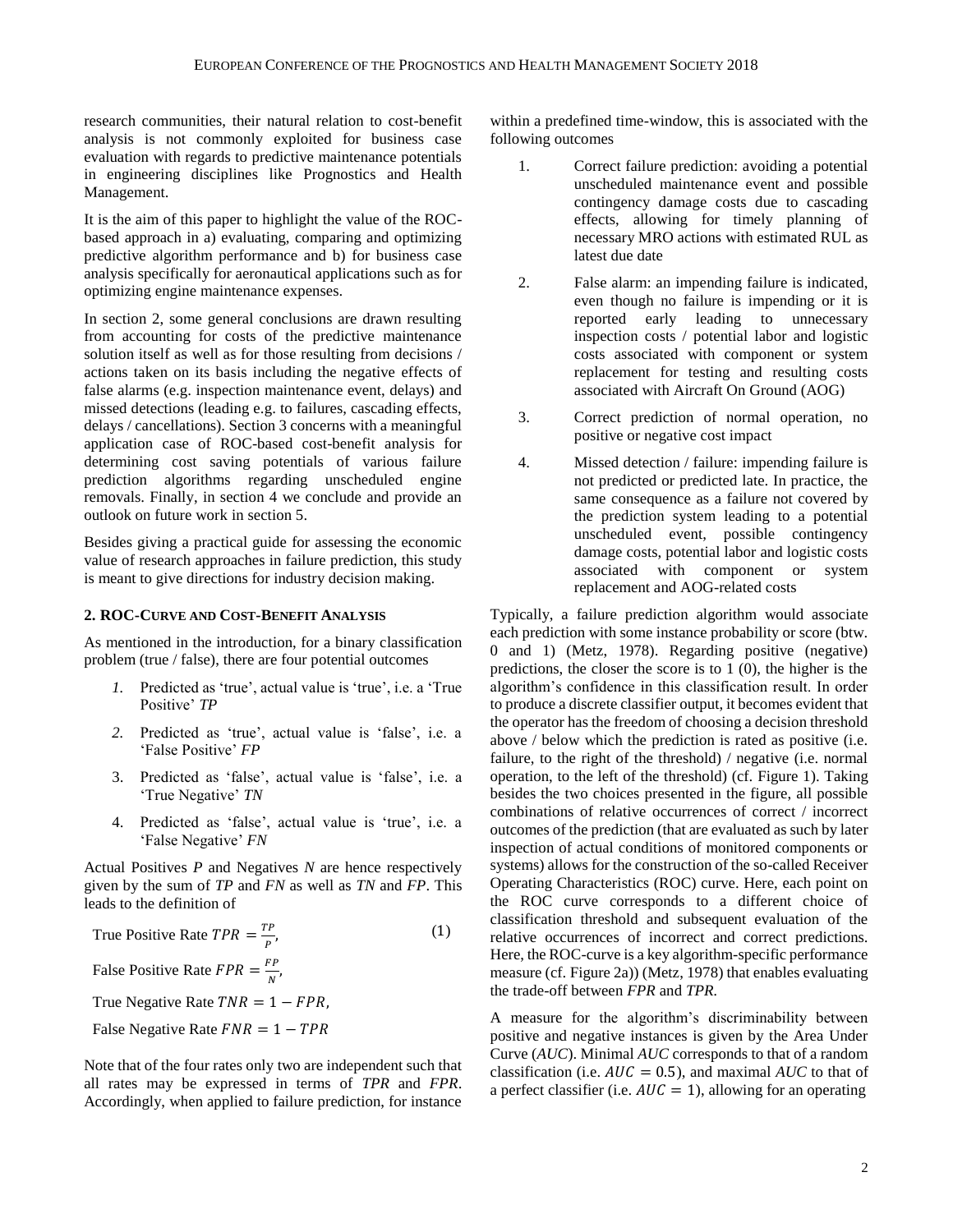

<span id="page-2-0"></span>Figure 1. Distributions of actual positives (solid) and negatives (dashed) as a function of score with a) a rather strict decision threshold (dotted) leading to fairly low *FPR* and *TPR* and b) a rather lax decision threshold leading to fairly large *FPR* and *TPR*.

point on the ROC curve only associated with benefits  $(TPR = 1)$ and no penalties  $(FPR = 0)$  (cf. [Figure 2a](#page-3-0))) (Metz, 1978).

Considering that the ROC curve captures all possible combinations of correct / incorrect predictions, each of which is associated with specific actions / follow-up costs, the natural connection between the ROC-curve and cost-benefit analysis becomes apparent. The task is to find the optimal operating point on a ROC-curve that is associated with the best cost-benefit balance, promoting this choice to an application-specific business decision.

As concerns the average costs *C* for all possible prediction outcomes, these are given by (Metz, 1978)

$$
C = C_0 + C_{TP} \cdot p(TP) + C_{FP} \cdot p(FP) \tag{2}
$$
  
+ 
$$
C_{FN} \cdot p(FN) + C_{TN} \cdot p(TN),
$$

where  $C_0$  summarizes overhead costs associated with the predictive maintenance solution (e.g. development, implementation and maintenance costs) and the other summands correspond to the average costs of each type of the four possible predictions, i.e. respectively, the costs of the prediction consequence, multiplied by the probability that this prediction occurs. Since true negative predictions (i.e. predictions of normal operation) are not associated with specific actions / follow-up costs ( $C_{TN} = 0$ ), the last term vanishes. Furthermore, for instance  $p(TP)$  corresponds to the occurrence probability of the failure mode  $p_{fail}$  multiplied by the probability that an actual failure will be predicted as such (i.e. *TPR*) such that  $p(TP) = p_{fail} \cdot TPR$ . Similarly, it is  $p(FP) = p_{no} \cdot FPR$ ,  $p(FN) = p_{fail} \cdot (1 - TPR)$  and  $p(TN) = p_{no} \cdot (1 - FPR)$ , where  $p_{no}$  denotes the probability for normal operation.

The maximally achievable net benefit *NBmax* due to failure prediction results from the difference in conventional costs *Cref* (without the specific failure prediction algorithm) and  $C_{min}$ , the minimal value of the cost function  $C$ ,

<span id="page-2-2"></span>
$$
NB_{max} = C_{ref} - C_{min} \tag{3}
$$

Accordingly, from analyzing the net benefit e.g. as a function of prediction error (*FPR*), the optimal operating point can be found as that leading to the maximally achievable value of the net benefit, *NBmax*.

<span id="page-2-1"></span>In [Figure 2b](#page-3-0)), an exemplary calculation of the relative net benefit as a function of prediction error (*FPR*) is shown, which assumes fixed follow-up costs for all possible prediction outcomes according to Eq. (2[\),](#page-2-1) the same prediction quality (cf. ROC-curve in [Figure 2a](#page-3-0))), but varying occurrence probability of a failure mode. Compared with the benefit due to correct failure prediction (*TP*), fairly high cost penalties are assumed for *FPs* and *FNs.* The reference is chosen such that

<span id="page-2-3"></span>
$$
C_{ref} = C_{fail} \cdot p_{fail} \tag{4}
$$

where  $C_{fail} = C_{FN}$  and  $p_{fail} = (p(TP) + p(FN))$ . This case may be interpreted as typical for corrective maintenance, where failed equipment is typically only restored after a damage has occurred. Accordingly, the associated costs correspond to those arising from missed detections,  $C_{FN}$ , i.e. from unexpected damage for a system with failure prediction. This case is chosen for simplicity, since here a direct relation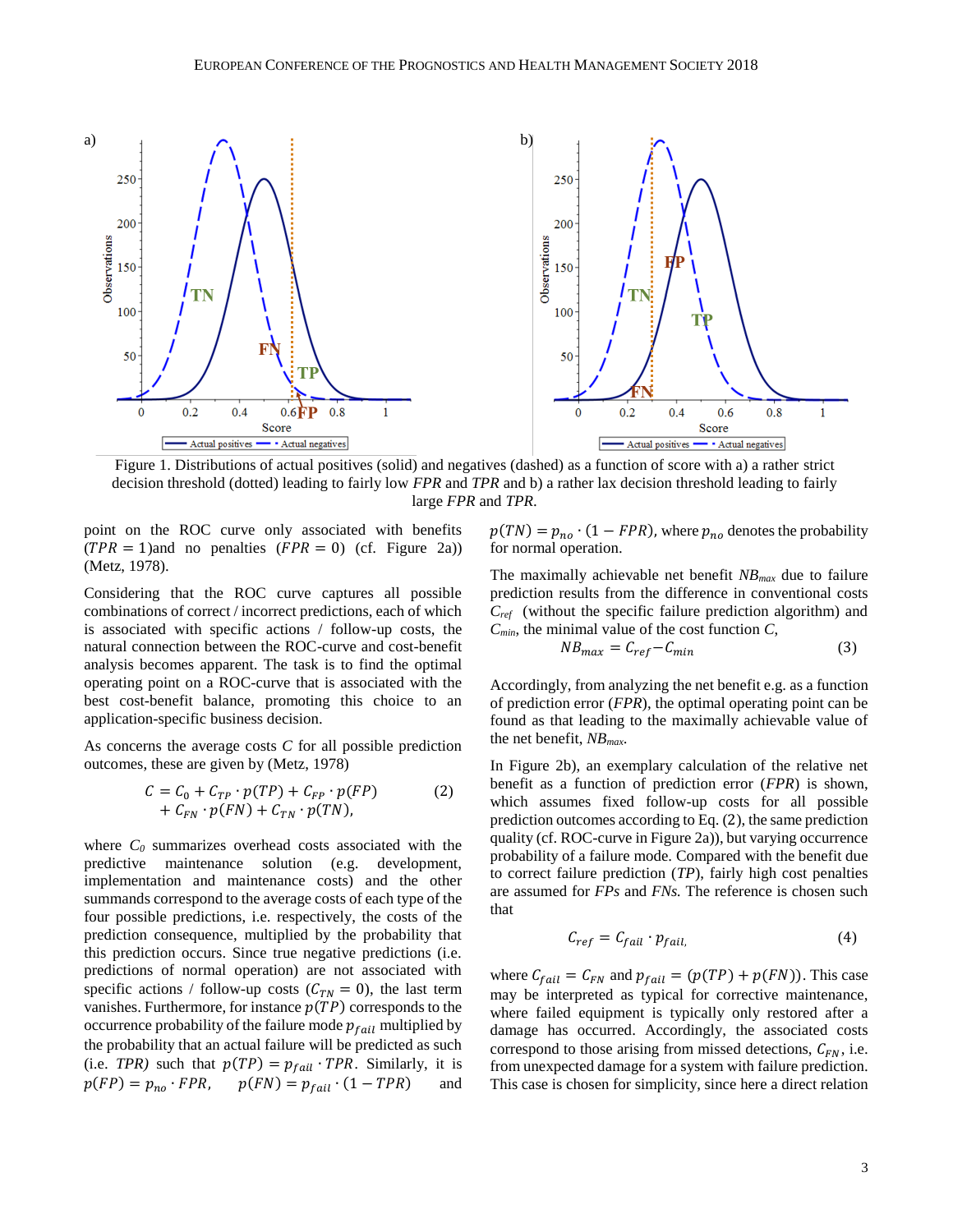

<span id="page-3-0"></span>Figure 2 a) The ROC curve can be directly related to b) cost-benefit analysis of predictive analytics for specific business problems allowing for algorithm performance evaluation, optimization and finally, for identification of business cases with net relative benefit.

exists between the parameters specifying the costs with failure prediction and without (i.e., the reference).

It becomes apparent from [Figure 2](#page-3-0) that the net benefit achievable with the same ROC-curve is application specific: while for a semi-frequent and for an often-occurring failure mode, a business case is given for failure prediction irrespective of the prediction quality, for a rare failure mode, σ denotes the economically viable range of *FPR*. Furthermore, it becomes apparent that the choice of operating point is a business decision. Its optimal value minimizes costs due to prediction errors and maximizes benefits resulting from correct predictions e.g. of impending failures of components or (sub-)systems. For decreasing failure occurrence probability, the optimal operating point on the ROC curve (solution to Eq. (3[\)\)](#page-2-2) moves to lower values of *FPR* and *TPR* (cf. [Figure 2\)](#page-3-0). This means here, a strict decision threshold is most favorable, while respectively a medium and lax threshold are best for medium and high failure occurrence probability. This is related with the fact that in case a failure mode is rare, almost all positive predictions will be false positive. Due to the assumed large cost penalties arising from false positive predictions, this implies that *NBmax* is associated with smaller values of *FPR* and hence also of *TPR* for lower failure event rate. Since in comparison, costs benefits due to correctly predicted failures occur less often and furthermore, lower values of *TPR* tend to enhance the negative effect of *FNs* (cf. Eq. (2[\)\)](#page-2-1), the achievable overall relative benefit decreases with failure occurrences probability.

Some (further) general conclusions from ROC-based costbenefit analysis may be drawn:

In particular for rather poor prediction quality, the

choice of a strict / lax threshold is not only beneficial for (Metz, 1978) a rare / often failure mode, but also for

- $C_{FP} \gg C_{FN}-C_{TP}$  /  $C_{FP} \ll C_{FN}-C_{TP}$ , i.e., e.g. if failure prediction is of little benefit, but false alarms are very costly / if costs of actual failure resulting from a missed detection (e.g. due to cascading effects) are much larger than costs for timely maintenance / repair before actual failure occurs
- If conventionally, costs for unscheduled maintenance are comparatively high / low, allowable prediction error / overhead costs are comparatively high / low as well.
- Overall costs may increase, despite of good algorithm performance, if overhead costs *C<sup>0</sup>* are too high

#### **3. APPLICATION EXAMPLE: ENGINE MAINTENANCE**

Over its service lifetime, the majority of an aircraft's maintenance exposure arises from three main areas: airframe, engine and components. Making up a significant contribution of about 30-40% of the total maintenance expenses, expenditures arising from the engine exhibit an important impact on the market value of the whole aircraft at any given time (Ackert, 2011).

Regarding engine maintenance practices in aeronautics, there has been a shift in industry from fixed maintenance intervals towards engine on-condition monitoring. The aim is to remove engines only when internal components reach their individual life limits, or performance monitoring indicates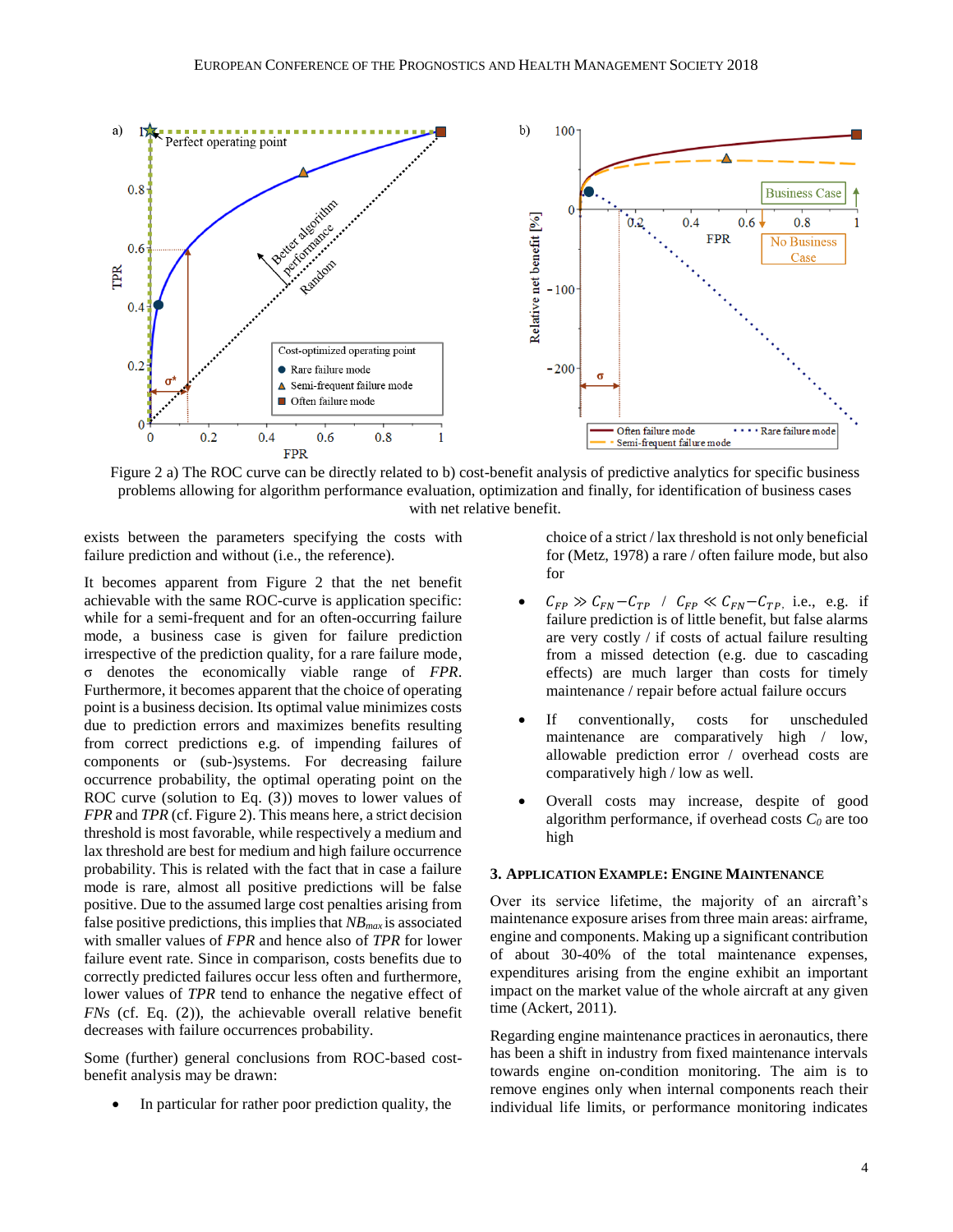operation outside of parameter values suggested by manufacturers (Ackert, 2011).

In support of this paradigm, the ability has been improving of accurately predicting the time to failure (or Remaining Useful Life (RUL)) of various components. In particular, this enables engine removal from service for repair and/or refurbishment before secondary damage may result from failed parts. The further development of this capability is in particular in demand for failures of hot section components such as turbine blades, nozzels, rotor or combustor components that can induce high economical penalties arising both from turbine downtimes and from potential cascading effects inducing high down-stream damage costs (Pillai, Kaushik, Bhavikatti, Roy & Kumar, 2016).

Various factors such as operating conditions, specific material and manufacturing characteristics or environmental conditions can significantly influence the lifetime of components and are partly difficult to incorporate in a physics framework. Correspondingly, Pillai et al. (2016) firstly exploited a physics-based damage accumulation model based on Computational Fluid Dynamics (CFD) and Finite Element (FE) simulations that translates turbine operation data into the probability of failure of the considered components (by comparing estimated damage with a damage threshold expected to lead to a failure). Then, they fused the latter with data e.g. on manufacturing, geography and environment as well as customer and inspection information by means of machine learning techniques. This hybrid approach has been shown to allow for significantly improving predictive capability in failure detection of turbine blades e.g. regarding creep-driven cracking. This is manifested in a 60% increase in AUC of the respective ROC-curves for failure prediction of the hybrid physics-/data-based compared to the pure physics-based approach (Pillai et al., 2016).

In the following, it is demonstrated that ROC-based costbenefit analysis can be applied to evaluate cost reduction potentials of such predictive approaches with regards to Unscheduled Engine Removal (UER) in dependence on the achievable failure prediction quality (as measured by the corresponding ROC-curve, cf. section 2).

Possible extensions of the approach to further optimize engine workscope planning e.g. with regards to maximizing time-on wing or minimizing the number of shop visits will be discussed in section 5.

## **3.1. Potential Analysis for Reducing Unscheduled Engine Maintenance Costs: ROC-based Approach**

With the aim of assessing cost reduction potentials regarding UER based on failure prediction and the ROC-based approach outlined in section 2, in the next section the stage will be set for deriving quantitative results in section [3.1.2.](#page-6-0)

## <span id="page-4-0"></span>**3.1.1. Setting the stage for ROC-based Cost-benefit Analysis**

In general, the Shop Visit Rate (SVR) of an engine may be broken into the scheduled removal rate (e.g. resulting from expiry of Life-Limited Parts (LLPs), performance deterioration and service bulletin compliance) and unscheduled removal rate. The latter measures the number of times unexpected engine anomalies or failures require engine removal for repair or refurbishment before normal maintenance intervals are reached (Ackert, 2012). This causes a shop maintenance event with associated Shop Visit Costs *SVCs* and the necessity of installing an airworthy (new or repaired) engine.

The reciprocal of the total SVR is the engine's Mean-Time-Between Removals *MTBR*, another important reliability metric (Ackert, 2015).

As discussed in section 2, unexpected maintenance is more expensive than scheduled MRO actions based on knowledge of an impending failure. Besides potential Contingency Damage Costs *CDC*, Logistic Costs *LC* increase, if the engine needs to be replaced outside of the base owing to an inservice failure (Batalha, 2012). Here, one can discriminate two cases associated with decreasing occurrence probabilities, but increasing severity of economical penalties:

- On-ground occurrence or detection of engine failure with probability  $p_g$  and logistic costs  $LC_g$
- In-flight occurrence of failure with probability  $p_f$  <  $p_g$  and logistic costs  $LC_f > LC_g$  due to potential engine In Flight Shut-Down (IFSD) that may cause the necessity to replace the engine in an alternate airport (Batalha, 2012).

Adding to this, in general, unexpected AOG is associated with a contribution loss *CL* (revenue-variable costs) (Batalha, 2012).

Engine removal causes are generally highly dependent on type of operation (Ackert, 2012). In the following, a focus is placed on widebody engines and events caused by High Pressure Turbine (HPT) components such as HPT stage 1 and stage 2 blades, which are typically among the top-rated removal causes (Ackert, 2012). In general, the occurrence probability for UER events caused by turbine blades depends on engine type, characteristics of the blades, experienced mission profile and number of cycles, operating conditions as well as SVR and work scope and possible repair actions during shop visits.

For simplicity, in this exploratory study, we will assume that UERs caused by turbine blades happen at random with a (roughly) constant event rate  $\lambda_{UER}$  per 1000 FH. This yields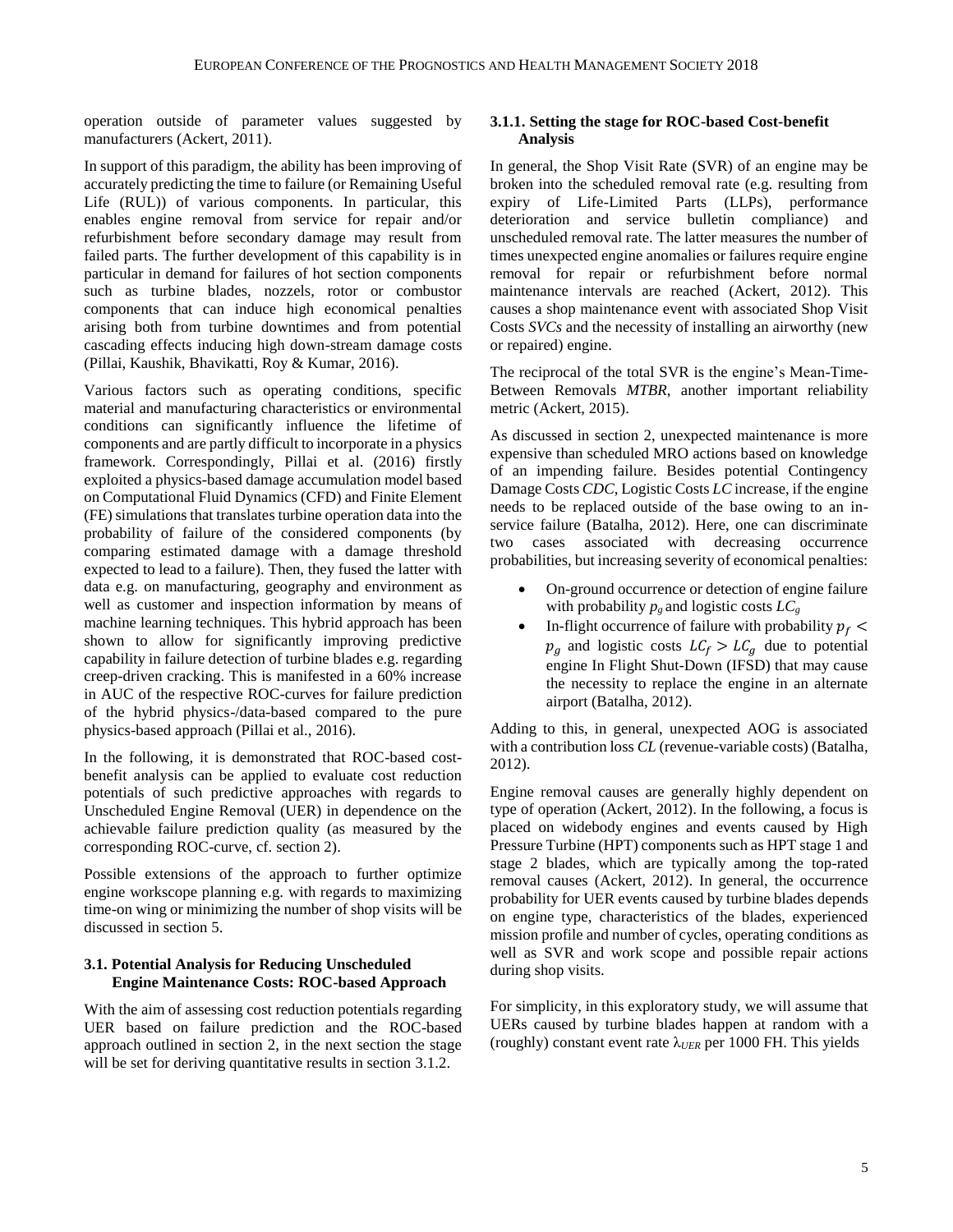

<span id="page-5-0"></span>Figure 3. Schematic representation of all possibilities of events with (potential) associated follow-up costs and occurrence probabilities for a) the reference and b) the failure prediction scenario.

an exponential probability density function (MacLean, Richman, & Hudak,  $2018$ <sup>1</sup>

$$
f_{UER} = \lambda_{UER} e^{-\lambda_{UER}t} \tag{5}
$$

and hence a cumulative distribution function *pUER* describing the occurrence probability up to and including time T

$$
p_{UER} = \int_0^T f_{UER} dt = 1 - e^{-\lambda_{UER}T}
$$
 (6)

With probability  $p_f$ , the engine failure is an in-flight event  $E_f$ . For a (roughly) constant in-flight occurrence rate  $\lambda_f$  this yields in accordance with Eq. (6)

$$
p_f = 1 - e^{-\lambda_f T} \tag{7}
$$

In [Figure 3,](#page-5-0) a schematic representation of all possible events with / without failure prediction with the associated followup costs and occurrence probabilities is given (cf. section 2 for the discussion of occurrence probabilities of all possible correct / incorrect predictions). Note that with failure prediction, the only source of UERs is provided by FN predictions. These, however, occur with a factor of  $(1 - TPR)^{-1}$  lower probability than in the reference scenario. As concerns *FP* failure predictions, the severity of cost-penalties strongly depends on whether line inspections with comparatively low Inspection Costs *ICs* suffice for revealing them (e.g. excluding safety-critical crack-growth by borescope inspections) or whether the necessity of engine removal (potentially outside of the base with additional

 $\overline{a}$ 

logistic costs depending on the determined RUL) and subsequent shop visit arises.

Overhead costs for failure prediction (cf. section [2\)](#page-1-0) are neglected in this study. Clearly, for economic viability, an upper limit will be given by the achievable net benefit of failure prediction.

<span id="page-5-1"></span>Furthermore, creep is an important type of time-dependent degradation mechanism of turbine blades, while not being the only one (Pillai et al., 2016). Given the exploratory nature of this work and for the purpose of concreteness, the corresponding achievable prediction quality of creep-induced cracking of turbine blades presented by Pillai et al. (2016) is taken as representative for the prediction of HPT blade failures in the following. Refinements to this approach are left for future work. Moreover, as a reference, widebody engines are considered.

<span id="page-5-2"></span>Based on these assumptions, literature results elaborated on in the following will be used for specifying the corresponding typical UER rates and related follow-up costs necessary to quantitatively perform a ROC-based cost-benefit analysis as outlined in section 2. A collection of representative, literature-based values for various cost factors mentioned in [Figure 3](#page-5-0) can be found in [Table 1.](#page-6-1) Here, a typical cost split into 60-70% material costs, 20-30% labor costs and 10-20% repair costs (Ackert, 2015) has been assumed to estimate the respective *SVCs* for turbine failures as well as *IC*s potentially associated with *FP*s. Furthermore, the estimate of *CLg/f* assumes a contribution loss of 14 FH per day and respectively 5 and 7 days AOG for engine replacement after on-ground and in-flight failure (Batalha, 2012). Typically, for the

<sup>&</sup>lt;sup>1</sup> A more refined Weibull-approach, which allows for a time-dependence of the event rate and is calibrated by means of engine field data, is worked out in on-going work.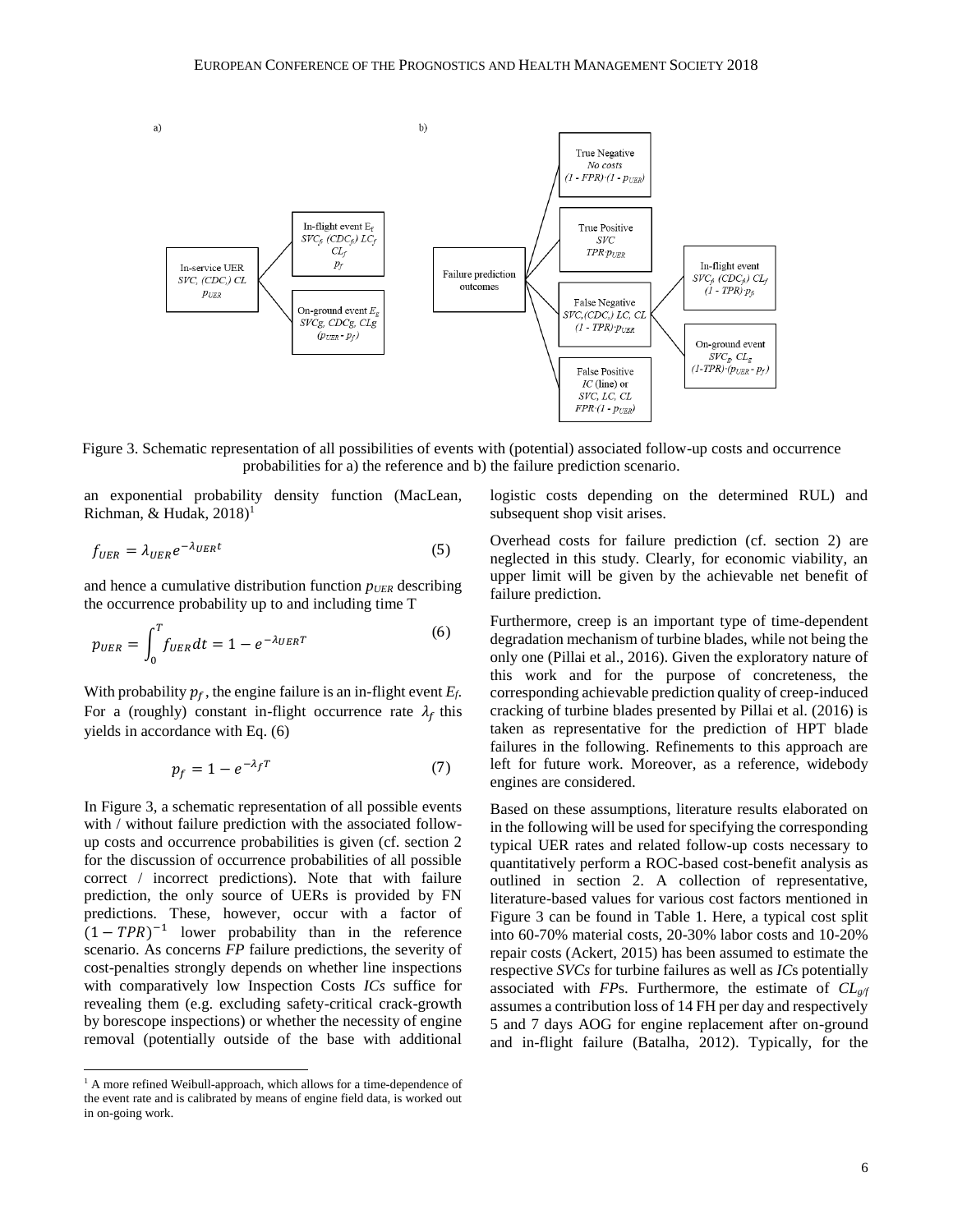considered failure mode, the failure rate varies with the number of flight hours, since the component has come into service and since last repair. For this reason, in sectio[n 3.1.2,](#page-6-0) the dependence of the net average benefit on variations in the event rate is investigated for sensible parameter ranges.

<span id="page-6-1"></span>Table 1. Various sources of costs with values based on Batalha (2012) for in-service engine removal due to on-ground / in-flight failure.

| Costs                                                                                                                                                     | <b>Estimates</b><br>[k \$] |
|-----------------------------------------------------------------------------------------------------------------------------------------------------------|----------------------------|
| $SVCg/f$ Shop visit costs after on-ground / in-<br>flight failure                                                                                         | $12 - 700$                 |
| Potential contingency damage costs CDCf<br>due to in-flight failure                                                                                       | 500                        |
| Potential (line) inspection costs $IC$ due to a<br>false alarm (FP)                                                                                       | 0.2                        |
| SVCFP potential SVCs due to a false alarm<br>(FP)                                                                                                         | 2                          |
| $LC_{\text{g/f}}$ Logistic costs to replace an engine<br>outside the base due to on-ground / in-flight<br>failure (e.g. at alternate airport due to IFSD) | 100/250                    |
| $CL_{\mathcal{Q}}$ loss of contribution (revenue – variable<br>costs) during AOG time due to on-ground /<br>in-flight engine failure                      | 266/372                    |

Typical event rates for UER caused by turbine blades in different stages after last shop visit (respectively, after a couple of years in operation as well as soon after coming into service / after repair) are extracted from Ackert (2012) for a widebody engine. Respectively, they take values of 3.6  $10^{-3}$ and 7.0 10-4 per 1000 FH for HPT stage 1 blades as well as 1.2 10-3 and 3.0 10-4 , per 1000 FH for HPT stage 2 blades. In total, this respectively amounts to 18 % as well as 6% of the total unscheduled UER rate, which has a typical value of 0.026 per 1000 FH for a mature-run, widebody engine (Ackert, 2012). The total SVR amounts to 0.032 per 1000 FH, corresponding to a MTBR of 31,250 FH (i.e. e.g. a period of about 9.5 years for 9 FH per day). Furthermore, the total IFSD rate is about 5  $10^{-3}$  per 1000 FH (Batalha, 2012).

Based on the parameters presented in this section, a sensitivity analysis will be performed in the next section, in order to single out the most important contributions influencing the achievable net average benefit resulting from the prediction of HPT blade failures.

#### <span id="page-6-0"></span>**3.1.2. Results: ROC-based Cost-Benefit Analysis**

This section demonstrates the value of ROC-based costbenefit analysis for assessing cost-reduction potentials regarding unscheduled engine removals (UER) achievable by means of failure prediction algorithms. In general, their influence on the relative benefit in relation to the reference without UER failure prediction depends on

- Event rates and corresponding failure probabilities as analyzed by varying event rates for widebody engines within sensible limits (cf. the last section) and by considering the time dependence according to Eqs.  $(6) - (7)$  $(6) - (7)$  $(6) - (7)$
- Various costs associated with all possible cases with and without failure prediction (cf. [Figure 3\)](#page-5-0) as analyzed by a variation of those costs within sensible limits
- Relative occurrence of all possible correct and incorrect predictions as analyzed by varying the operating point on the considered ROC curves
- Prediction quality as analyzed by considering three different ROC curves (cf. [Figure 4\)](#page-6-2), two of which correspond to those achievable for creep-induced turbine blade failures deduced in Pillai et. al (2016) (hybrid approach fusing physic and data (LASSO model) as well as pure physics-based approach, respectively). The better of the two is approximated by a continuous function (referred to as ROC 1) that is considered first for cost-benefit analysis.



<span id="page-6-2"></span>Figure 4: Considered ROC curves for failure prediction, ROC2 and ROC3 respectively corresponding to a hybrid physics-/data-based as well as pure physics-based approach (Pillai et al., 2016).

Key results of the analysis are subsequently presented. These emerge from using Eqs.  $(2) - (3)$  $(2) - (3)$  $(2) - (3)$  $(2) - (3)$  $(2) - (3)$ , the costs specified according to [Figure 3,](#page-5-0) the failure occurrence probabilities according to Eqs.  $(4)$  –  $(6)$  as well as realistic [\(](#page-2-3)ranges of) parameters discussed in section [3.1.1.](#page-4-0)

I[n Figure 5,](#page-7-0) for various cost scenarios, the relative net benefit achievable by the prediction of HPT blade failures (with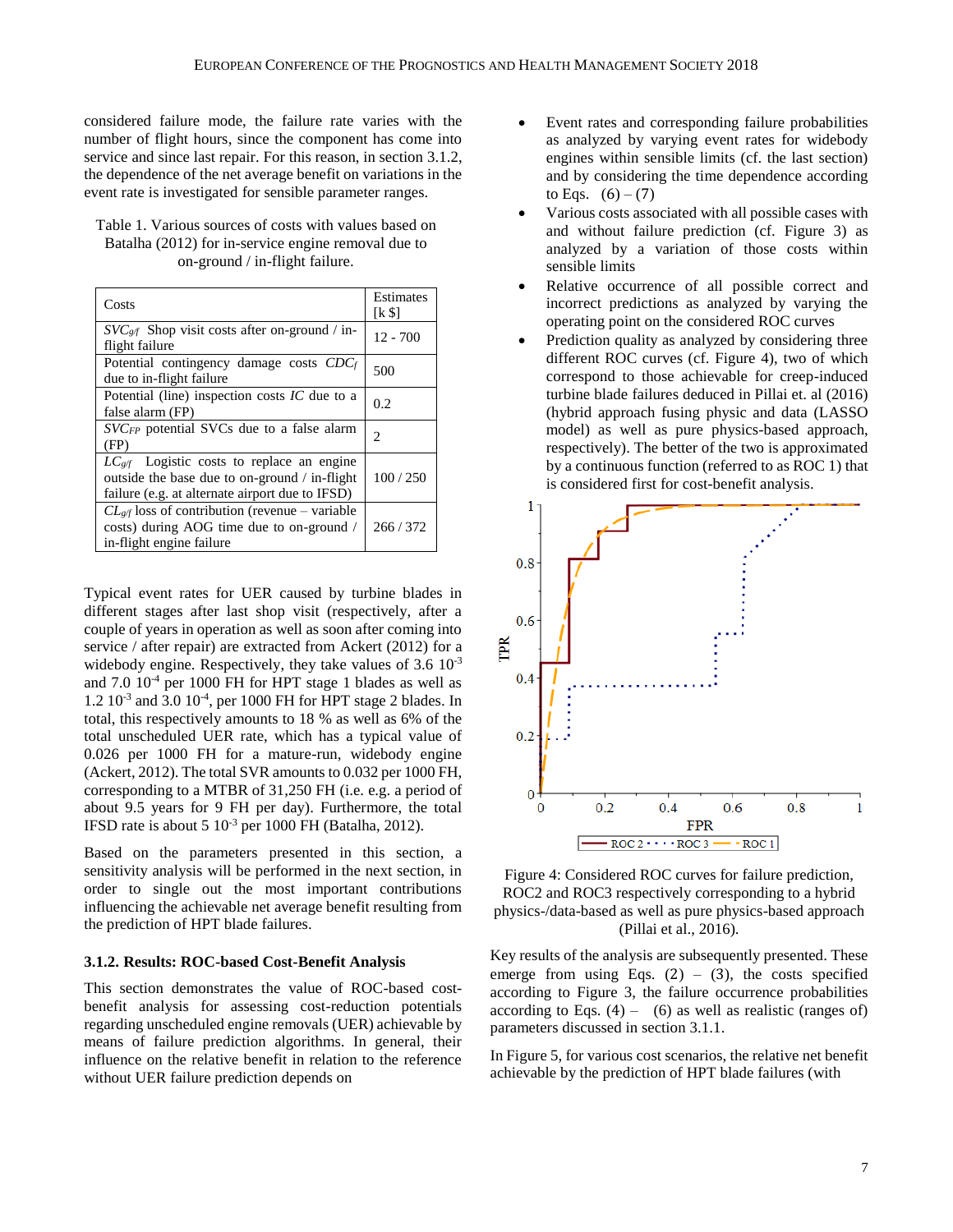

<span id="page-7-0"></span>Figure 5. Impact of various cost terms on relative net benefit achievable per widebody engine per MTBRs.

performance according to ROC 1) compared with the reference (no UER failure prediction) is shown as a function of *FPR* (i.e. representing all possible operating points on the ROC-curve). Here, a fixed failure rate of 18% of the total unscheduled events rate is assumed. For a widebody aircraft, this event rate is typical for widebody engines for events caused by HPT  $1<sup>st</sup>$  and  $2<sup>nd</sup>$  stage turbine blades a couple of years after last shop visit (cf. the discussion in the last section). As demonstrated by Eqs.  $(6) - (7)$  $(6) - (7)$  $(6) - (7)$ , for fixed event rate the probability of occurrence of an unscheduled event grows with flight hours, e.g. since last shop visit. In [Figure 5,](#page-7-0) this effect is taken into account by plotting the occurrence probability as a function of flight time up to  $T_{max} = 2 \cdot$ MTBR. This limit seems reasonable as a reference, since if not at the first shop visit, then it is likely that after the second removal all core components including the HPT blades have been refurbished (Ackert, 2012). As mentioned before, shortly after coming into operation or after a shop visit with turbine blade replacement, the removal rate due to turbine blade failures may be significantly smaller (Ackert, 2012, MacLean et al., 2018) than right before the next shop visit with core restoration. Yet, with increasing age and operating cycles (but also after turbine blade repair compared to new condition) it is to be expected that the engine removal rate due to turbine blade failures tends to increase in particular as the life limit of blades (up to 30,000 EFC) is approached (Ackert, 2012). An analysis of the effect of variation in the failure rate on the achievable relative net benefit is presented later on in this section.

One observes from [Figure 5](#page-7-0) the importance of selecting the optimal operating point on the ROC curve (i.e. the most cost-

<span id="page-7-1"></span>

|                        | Table 2. Optimization of relative net benefit (cf. |  |  |  |
|------------------------|----------------------------------------------------|--|--|--|
| Figure 5 and Table 1). |                                                    |  |  |  |
|                        |                                                    |  |  |  |
|                        |                                                    |  |  |  |

| Scenario                         | Optimized<br>relative<br>net benefit<br>$\lceil \% \rceil$ | Optimized<br>FPR, TPR |
|----------------------------------|------------------------------------------------------------|-----------------------|
| 1) Low SVC, no<br>CDC, no CL     | 70.64                                                      | 0.15,0.84             |
| 2) Low SVC, CDC,<br>no CL        | 73.58                                                      | 0.21, 0.93            |
| 3) Low SVC, CDC,<br>CL.          | 60.85                                                      | 0.16, 0.87            |
| 4) High SVC, CDC,<br>CL.         | 52.68                                                      | 0.16, 0.87            |
| 5) Low SVC, no<br>CDC, CL        | 59.17                                                      | 0.16, 0.86            |
| 6) Low SVC, CDC,<br>no CL for FP | 97.43                                                      | 0.73, 1.00            |

efficient relative occurrence of *TP* and *FP* for ROC 1). For the respective cost scenarios, only in two cases the relative net benefit turns out to be positive for all choices of the decision threshold (i.e. for all possible combinations of *FPR* and *TPR*). Yet, in four cases, a FPR larger than about 0.6 would lead to higher costs than without failure prediction. Hence, the ROC-based cost-benefit analysis allows to identify business cases for failure prediction with optimal operating point and significant positive net benefit for the respective scenarios (cf. [Table 2\)](#page-7-1).

As demonstrated by [Figure 5,](#page-7-0) the achievable relative net benefit increases with contingency damage costs *CDC*, since these tend to increase reference costs and hence make failure predictions more valuable.

Yet, if false positive predictions are assumed to always require an engine removal, then for fixed prediction quality, the relative net benefit will decrease with the resulting AOG costs and shop visit costs *SVC*

In contrast, if line inspections would suffice to detect false positive failure predictions without requiring engine removals, then the achievable relative net benefit would be superior to all other cases, reaching values as high as 97% for  $FPR = 0.73$  and  $TPR = 1.00$ . Since in this case, false positive predictions are not associated with large follow-up costs, here, the penalties associated with incorrect predictions mainly arise from missed detections (i.e. false negatives). However, their relative occurrence probability decreases with increasing TPR. Hence, since choosing an operating point on the ROC curve allowing for high  $TPR = 1$ , this explains why a large relative benefit is achievable compared to the reference. The respective maximally achievable relative net benefit for the six considered scenarios is summarized in [Table 2](#page-7-1) together with the corresponding optimal operating point on the ROC curve. While some of the scenarios where chosen in order to demonstrate the influence of the various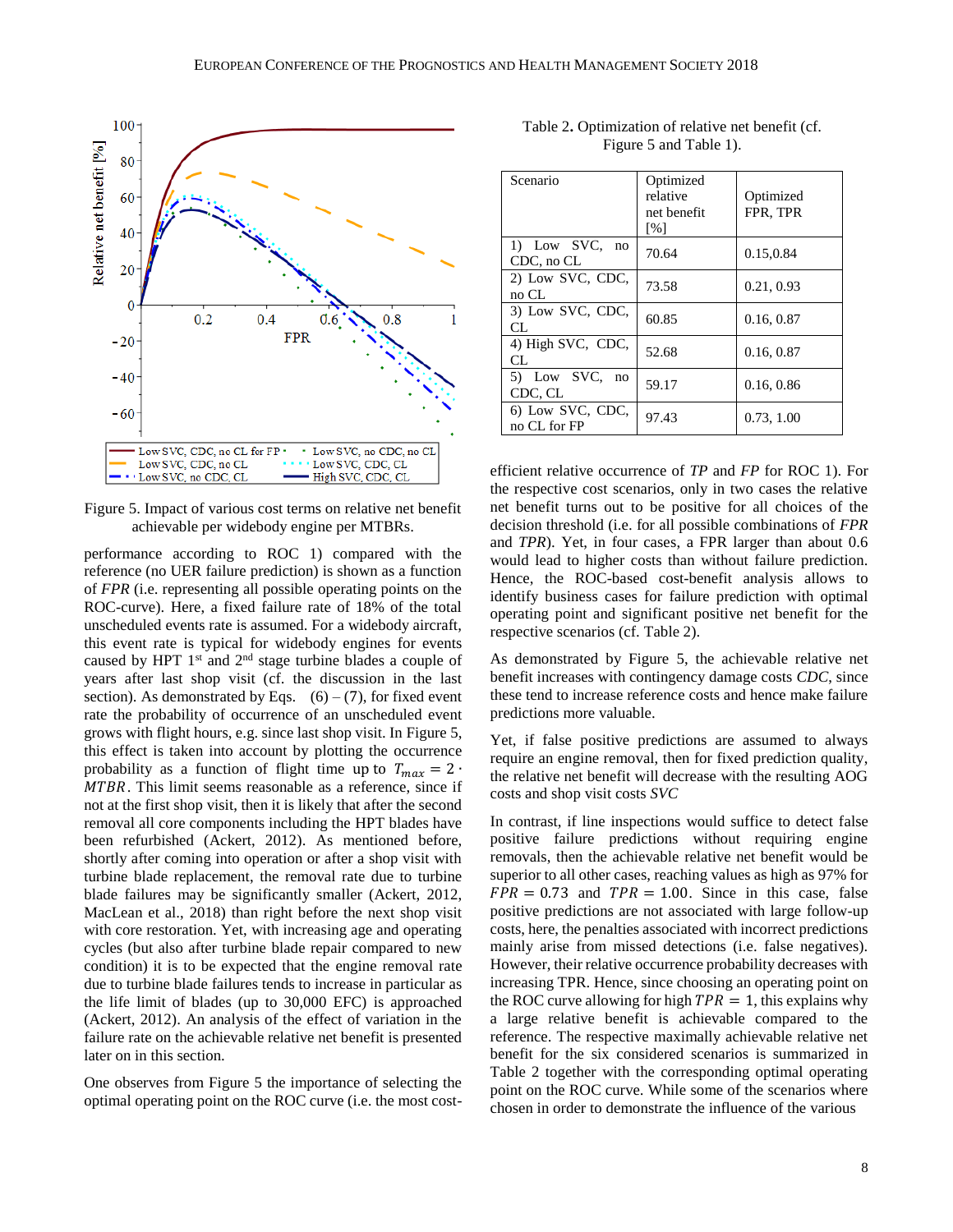

<span id="page-8-0"></span>Figure 6. Impact of event rate on relative net benefit within 2∙MTBRs for scenario 3) as specified by [Table 1](#page-6-1) – [Table 2.](#page-7-1)

costs terms, scenarios 3), 5) and 6) are considered as meaningful options that will be further pursued in the following.

As mentioned before, the failure rate for the considered failure mode would typical increase with flight time since last shop visit. In the following, the effect of variation in the failure rate on the achievable relative net benefit is investigated for the meaningful cost scenarios 3) and 6) (cf. [Table 2\)](#page-7-1), while apart from the event rate all other parameters are kept fixed. Thereafter, the influence of growing failure probability with time will be analyzed for the respective optimal operating points on the ROC-curve that in general can vary with time, too.

Typical fractions of the total unscheduled event rate in different stages after last shop visit are considered (cf. the discussion in the last section). Furthermore, as an upper limit on the specific event rate of the considered failure mode, the total unscheduled event rate is taken accounting for all possible failure causes. Moreover, as above, two extreme cases regarding the costs associated with false alarms are considered: firstly assuming the necessity of engine removal and subsequent shop visit (i.e. scenario 3)), secondly assuming that all false positive failure predictions are discovered e.g. by borescope inspections, while the aircraft is on ground (i.e. scenario 6)).

In general, follow-up costs associated with false positive predictions grow in proportion to *(1-pUER)*, *FPR* and the corresponding cost penalty (cf. Eq. [\(](#page-2-1)2)).



<span id="page-8-1"></span>Figure 7. Impact of event rate on relative net benefit within 2∙MTBRs for scenario 6) as specified by [Table 1](#page-6-1) – [Table 2.](#page-7-1)

From [Figure 6,](#page-8-0) it becomes evident that in the first case, the maximally achievable relative net benefit in relation to the reference varies fairly much with failure occurrence probability in the full range of conceivable probabilities, taking values between maximally 4 % (lowest assumed event probability) and 100% (highest assumed probability) of the total unscheduled event rate. However, independent of failure occurrence rate, a positive net benefit can be achieved. One observes that the optimal operating point on the ROC curve moves to lower values of *FPR* and *TPR* for decreasing failure occurrence probability. The reason is that if a failure mode is rare, almost all positive predictions will be false positive. Owing to the assumed large cost penalties arising from false positive predictions causing engine removal and associated downtime, this implies that the tolerable *FPR*-rate decreases with the failure event rate at the dispense of also decreasing *TPR*. In total, the positive effect of true positive predictions is less frequently coming into play for reduced event rates and furthermore, lower values of *TPR* tend to enhance the negative effect of missed detections (cf. Eq[. \(](#page-2-1)2)) such that the overall relative benefit decreases in comparison to that of larger event rates.

In the second case, the situation is quite different. Here varying the failure event rate has hardly any impact on the achievable relative benefit, taking maximal values between 96% and 97% (cf. [Figure 7\)](#page-8-1). An operating point on the ROC curve with (fairly) high FRP, and hence also TPR, is optimal in all cases. Clearly, this is due to the fact that false alarms lead to essentially negligible cost penalties such that a high *FPR* can be tolerated, correspondingly leading to a high *TPR*.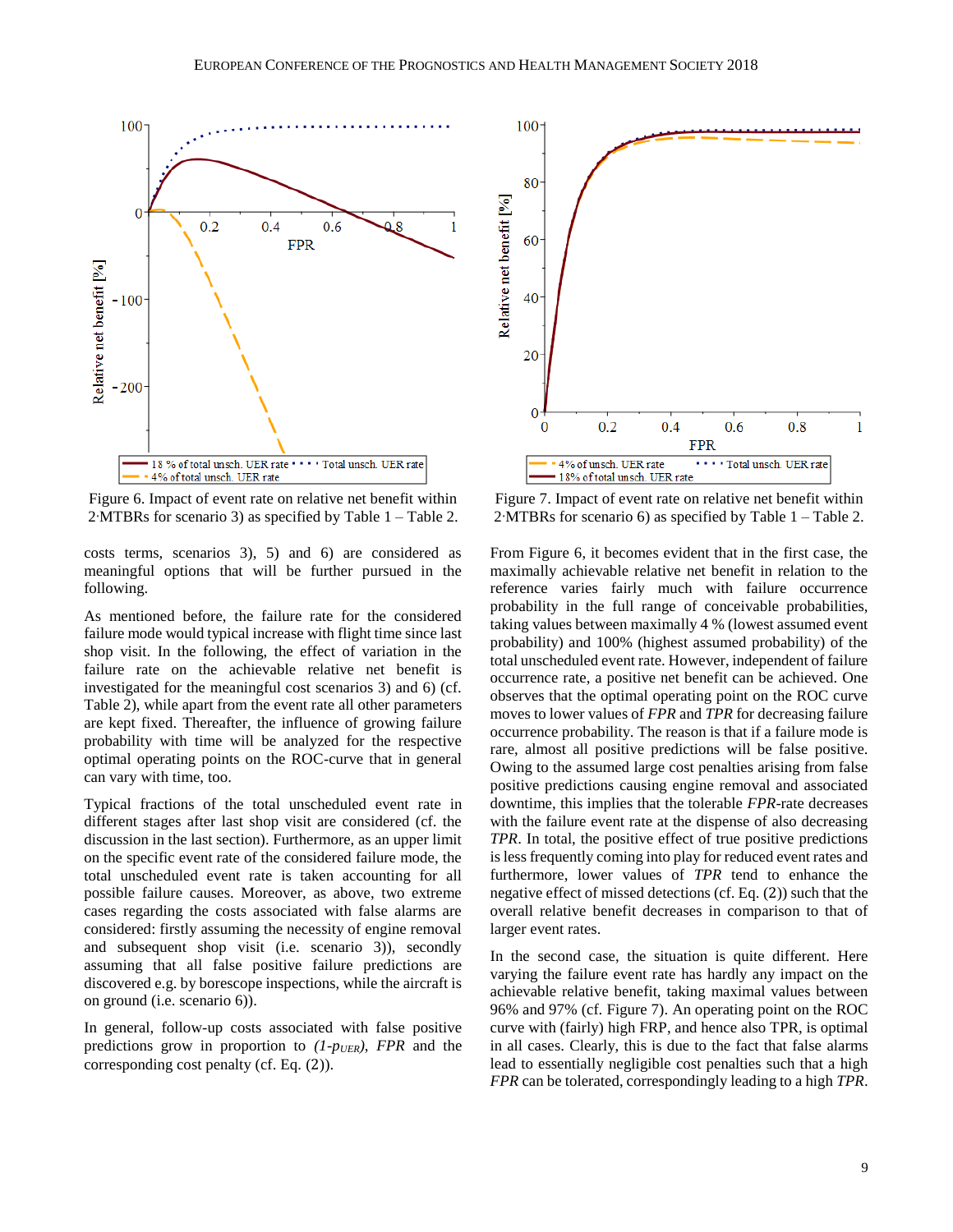

Figure 8. Cost scenario 3), a) relative net benefit as a function of FPR and b) net benefit as a function of T.

<span id="page-9-0"></span>

Figure 9. Cost scenario 5), a) relative net benefit as a function of *FPR* and b) net benefit as a function of T.

<span id="page-9-2"></span>

<span id="page-9-1"></span>Figure 10. Cost scenario 6), a) relative net benefit as a function of *FPR* and b) net benefit as a function of T.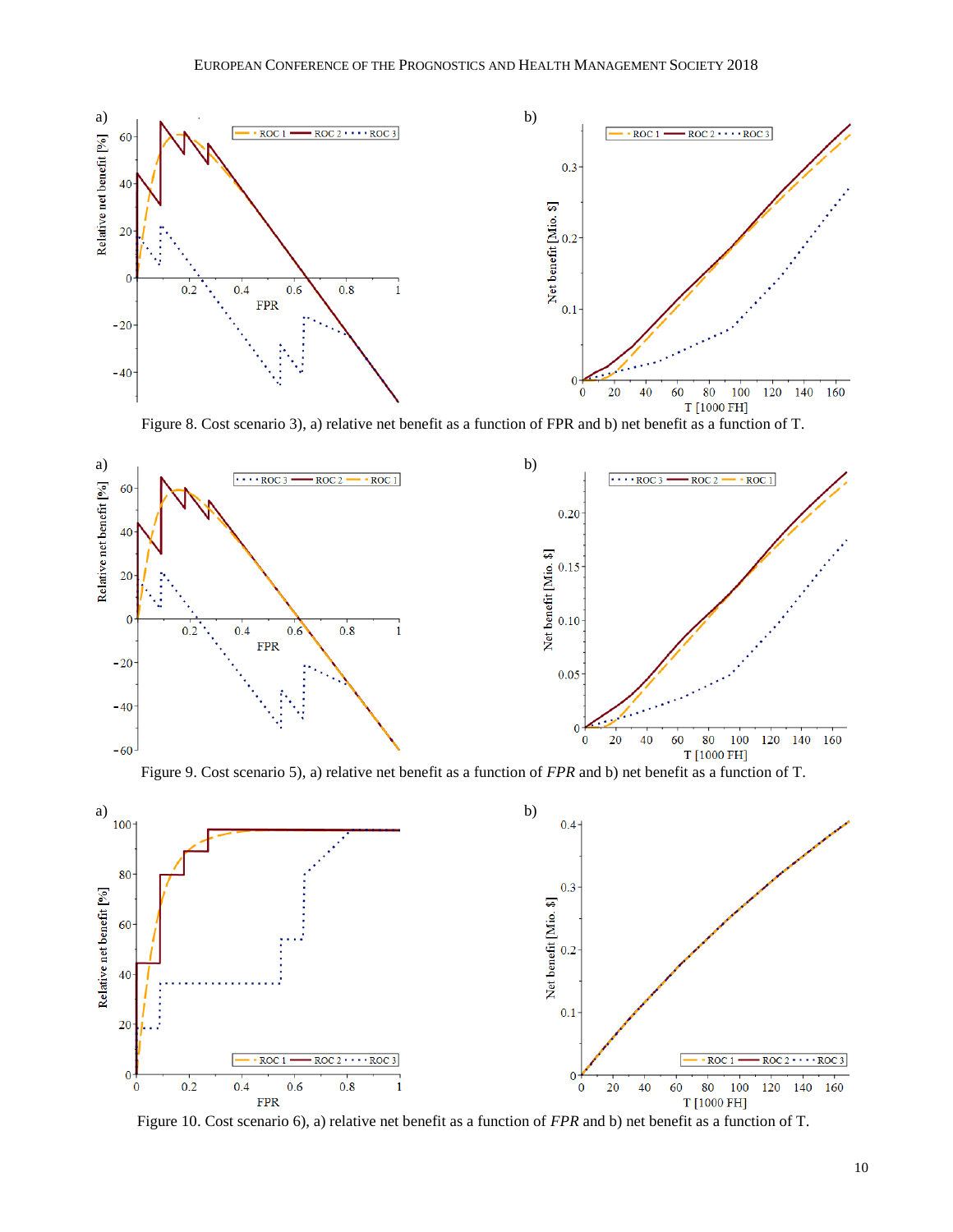| Cost<br>scenario | Prediction<br>performance | Cost<br>reference | Optimized relative<br>net benefit $\lceil \% \rceil$ | Maximal net benefit per<br>widebody engine $[k \$ | Maximal net benefit of<br>Lufthansa-sized widebody |
|------------------|---------------------------|-------------------|------------------------------------------------------|---------------------------------------------------|----------------------------------------------------|
|                  |                           | $[k \$            |                                                      |                                                   | fleet [Mio. $\$ ]                                  |
| 3)               | ROC <sub>1</sub>          | 95.1 / 180.4      | 37.7/60.9                                            | 35.8 / 109.8                                      | 12.4 / 38.0                                        |
|                  | ROC <sub>2</sub>          |                   | 49.7 / 66.2                                          | 47.3/119.3                                        | 16.4 / 41.3                                        |
|                  | ROC <sub>3</sub>          |                   | 18.5 / 22.8                                          | 17.6 / 41.2                                       | 6.1 / 14.2                                         |
| 5)               | ROC <sub>1</sub>          | 67.0 / 125.9      | 36.0 / 59.2                                          | 24.1 / 74.5                                       | 8.3 / 25.8                                         |
|                  | ROC <sub>2</sub>          |                   | 48.2 / 65.0                                          | 32.3 / 81.8                                       | 11.2 / 28.3                                        |
|                  | ROC <sub>3</sub>          |                   | 18.3 / 22.0                                          | 12.3 / 27.7                                       | 4.3/9.6                                            |
| 6)               | ROC <sub>1</sub>          | 95.1 / 180.4      | 97.0 / 97.6                                          | 92.2 / 176.0                                      | 31.9/60.9                                          |
|                  | ROC <sub>2</sub>          |                   | 97.5/97.8                                            | 92.6 / 176.4                                      | 32.0 / 61.0                                        |
|                  | ROC <sub>3</sub>          |                   | 96.8 / 97.6                                          | 92.0 / 176.1                                      | 31.8 / 60.9                                        |

<span id="page-10-0"></span>Table 3. Optimized results for costs scenarios 3), 5) and 6), values for (relative) net benefit are specified at MTBRs / 2∙MTBRs, respectively.

It minimizes the occurrence of missed detections (i.e. *FNs*) and their cost penalties and optimizes the achievable benefit due to true positive predictions. Thereby, almost independent of event rate, a net relative benefit of almost 100% is achievable.

As mentioned before, with increasing age and operating cycles (but also after turbine blade repair compared to new condition) it is to be expected that the removal rate due to turbine blade failures tends to increase (Ackert, 2012, MacLean et al., 2018). Yet, shortly after coming into operation or after a shop visit with turbine blade replacement it may be significantly smaller (Ackert, 2012). Hence, within this exploratory study, a constant value of 18% of the total unscheduled events seems to constitute a fair compromise, while the impact of the time-dependence of the event rate on the achievable relative net benefit is further investigated in on-going work.

In the following, the event rate is kept fixed, while the failure prediction performance is varied. For this purpose, all ROC curves in [Figure 4](#page-6-2) are considered. Here, the second and third ROC curves correspond to the best (hybrid physics- and databased) and the worst (pure physics-based) cases respectively found in Pillai et al. (2016).

For the meaningful scenarios 3), 5) and 6) (cf. [Table 2\)](#page-7-1), a comparison of the achievable (relative) net benefit for all three ROC curves as a function of prediction error (*FPR*) can be found in [Figure 8](#page-9-0) [–Figure](#page-9-1) 10. In [Figure 8a](#page-9-0)) – [Figure](#page-9-1) 10a), similarly to the approach taken in the calculation for [Figure](#page-7-0)  [5,](#page-7-0) the relative net benefit up to  $T_{max} = 2 \cdot MTBR$  is plotted as a function of the prediction error (*FPR*).

In [Figure 8b](#page-9-0)) – [Figure](#page-9-1) 10b), for the optimal operating point of the respective ROC curves that in general varies with time, the increase of the net benefit with time T in units of 1000 FH is plotted up to the mean-time between removals caused by HPT stage 1 and 2 blades. While the lifetime of turbine engine blades can extend up to 30, 000 effective flight cycles (Ackert, 2012) and hence roughly this order of flight hours, the failure probability and event rate will be influenced by shop visit workscope and possible repair (or replacement) actions. On the one hand, for those blades that have not been repaired or replaced yet, the failure rate is expected to increase with the number of experienced operating cycles. On the other hand, it is likely that after one or two shop visits and a refurbishment of all core components including the HPT blades, the failure rate of repaired (replaced) blades gets (significantly) reduced (Ackert, 2012, MacLean et al., 2018). Accordingly, assuming a constant medium event rate for engine removals caused by HTP blades of 18% for the life time of turbine blade sets will probably lead to an overestimate of the resulting net benefit that may hence be seen as an upper bound on the achievable gain during blade (set) lifetime / mean-time between removals caused by HPT blades. Hence, as a more realistic reference, the values for the (relative) net benefit at MTBRs as well as 2∙MTBRs (as characteristic time interval for core restoration) are given in [Table 3.](#page-10-0) Clearly, over the lifetime of a widebody engine, this benefit can be achieved a couple of times.

As mentioned before, the impact of a time-dependent failure rate on the net benefit is investigated elsewhere. In particular, this calculation would turn out useful for optimizing shop visit intervals as it demonstrates the time dependence of the reduction potential of unscheduled engine removals for the considered failure mode.

For constant event rate of 18% of the total UER rate, the results for the maximally achievable (relative) net benefit are summarized in [Table 3.](#page-10-0) It becomes apparent that for cost scenarios 3) and 5) the results are qualitatively similar. First of all, the prediction performance as measured by the respective ROC curves, has a sizeable impact on the achievable benefit. The first and the second ROC curve for both cost scenarios allow for relative net benefits around 40% to 50% at MTBRs (60% and 65% at 2∙MTBRs, cf. [Figure 8a](#page-9-0)) - [Figure 9](#page-9-2) a)) with somewhat larger values in scenario 3) compared to scenario 5). But the third ROC curve (corresponding to the pure physics-based approach for failure prediction) only yields about 20% both at MTBRs and twice that time, respectively, for both scenarios. As typical for a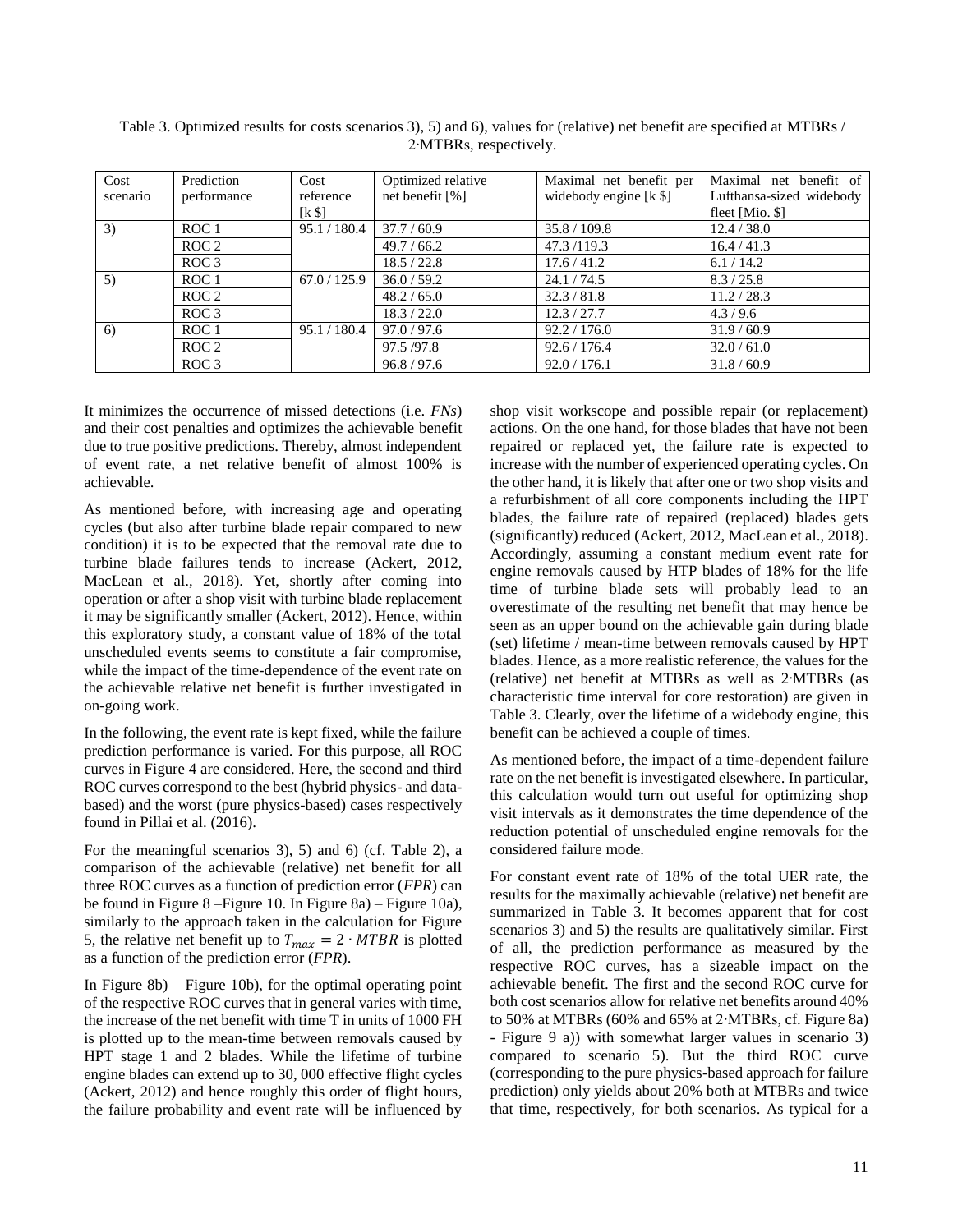ROC curve with poor classification performance, there exists no cost optimum at comparatively low / high values of *FPR* / *TPR* as in the other two cases with good ROC performance.

Instead, the best operating point on ROC 3 first lies at (very) small  $TPR$  ( $FPR$ ) (cf[. Figure 8a](#page-9-0)) and [Figure 9a](#page-9-2))) up to about respectively 3 (scenario 3)) and 4 (scenario 5)) MTBRs and thereafter around  $FPR = 0.8$  and  $TPR = 1$  for all cost scenarios. This explains the increasing slope of the net benefit function. At first, due to the fairly low  $TPR$ , a limited net benefit emerges. Then, the benefit due to true positive predictions is maximized and the negative cost impact of missed detections proportional to  $(1 - TPR)$  is minimized, but traded for a fairly high cost penalty due to large false alarm rate (i.e. *FPR*), again limiting the gain.

For ROC 2, there exists a cost optimum at small values of *FPR* with values up to 0.28 in all scenarios; however, due to the better prediction performance than ROC 3, the latter corresponds to a *TPR* of close to 1. Hence, this leads to a factor of about 3 higher optimal relative net benefit compared with that resulting from ROC 3 both at MTBRs and 2∙MTBRs for scenarios 3) and 5).

The corresponding global cost saving potentials at MTBRs / 2∙MTBRs are with more than 0.5 Bio. \$ / 1.2 Bio. \$ and 0.3 Bio. \$ / 0.8 Bio. \$ for the hybrid physics-/data-based approach (corresponding to ROC 2) respectively about 0.3 Bio. \$ / 0.8 Bio. \$ (cost scenario 3)) and 0.2 Bio. \$ / 0.5 Bio. \$ (cost scenario 5)) higher than the pure physics-based approach, impressively demonstrating the value of data for predictive maintenance purposes. Note that here a global widebody fleet of 5⋅10<sup>3</sup> has been assumed (Wyman, 2018) with (at least) two engines per aircraft (as conservative bound).

As an example, the total number of widebodies in the Lufthansa widebody fleet is currently 109 with in total 346 widebody engines (Lufthansa, 2018). Corresponding reference values for the achievable net benefit for this fleet size are given in [Table 3.](#page-10-0)

Note that while the relative net savings in scenario 3) are comparable to that in scenario 5), the net benefit is higher. The reason is that the assumed large contingency damage costs in this case drive up the reference costs arising from UERs (cf. [Table 3\)](#page-10-0).

The situation is quite different for scenario 6) (cf [.Figure 10\)](#page-9-1). Here, due to the fact that false alarms are assumed to lead to comparatively low cost penalties, for all three ROC curves, the optimal operating point lies at high *FPR* and *TPR* close to 1. Accordingly, fairly irrespective of prediction performance, a relative net benefit of almost 100% can be achieved corresponding in all cases to a cost saving potential at MTBRs / 2∙MTBRs of about 0.9 Bio. \$ / 1.8 Bio. \$ at MTBRs / 2∙MTBRs for the gobal widebody fleet (cf. [Table 3\)](#page-10-0).

#### **4. CONCLUSIONS**

In this study, the value of ROC-based cost-benefit analysis for identifying and optimizing cost saving potentials associated with predictive maintenance applications was first generally discussed. The approach was thereafter applied to a representative use case within aircraft engine maintenance: potentials for reducing unscheduled engine removals by (more) accurate failure prediction were quantitatively assessed from an operator's perspective, for realistic, literature-based ranges of costs, failure occurrence probabilities and algorithm performances. A focus was placed on events caused by HPT blade failures to make contact with literature results on the achievable prediction quality, considering both a pure physics-of-failure-based approach and a hybrid physics-/data-based one with superior prediction performance (Pillai et al., 2016).

As a key result of this analysis, for sensible parameter ranges, the more accurate prediction of turbine blade failures was generally found to allow for significant cost savings. These extend up to roughly 32 Mio. \$ / 1 Bio. \$ for a Lufthansasized / the global widebody fleet at MTBRs (i.e. a relative net benefit of 100% compared with current practice), neglecting any overhead costs for the failure prediction system itself. Clearly, over the lifetime of a widebody engine, this benefit can be achieved a couple of times.

The highest parameter influence on the achievable net benefit was identified to stem from false alarms. Associated cost penalties can grow from comparatively low to high, in case for the identification of false positive failure predictions line (borecope) inspections do not suffice, but an engine removal and subsequent shop visit are required. If follow-up costs of false alarms are low, the net benefit of failure prediction is maximized (about 32 Mio. \$ / 1 Bio. \$ for a Lufthansa-sized / the global widebody fleet at MTBRs, cf. above) and turns out to be independent of prediction quality. However, for all other considered cost scenarios, the hybrid physics-/databased approach yielded a significantly higher net benefit than the pure physics-based one of up to about 63%. Accordingly, as a further key result of this study, the additional use of relevant data e.g. on environment and inspections, pertaining to factors that are not easily modeled using physics principles, was found to be worth up to more than 10 Mio. \$ / 300 Mio. \$ for a Lufthansa-sized / the global widebody fleet per MTBRs. This quantitative result impressively demonstrates the value of data for predictive maintenance purposes.

## **5. OUTLOOK**

While in this study, a focus was placed on the impact of turbine failure prediction on unscheduled engine removal, the approach may be extended to include that associated with other failure modes and to select the corresponding most costefficient prediction algorithms. The results may be exploited in order to further optimize engine workscope planning e.g.